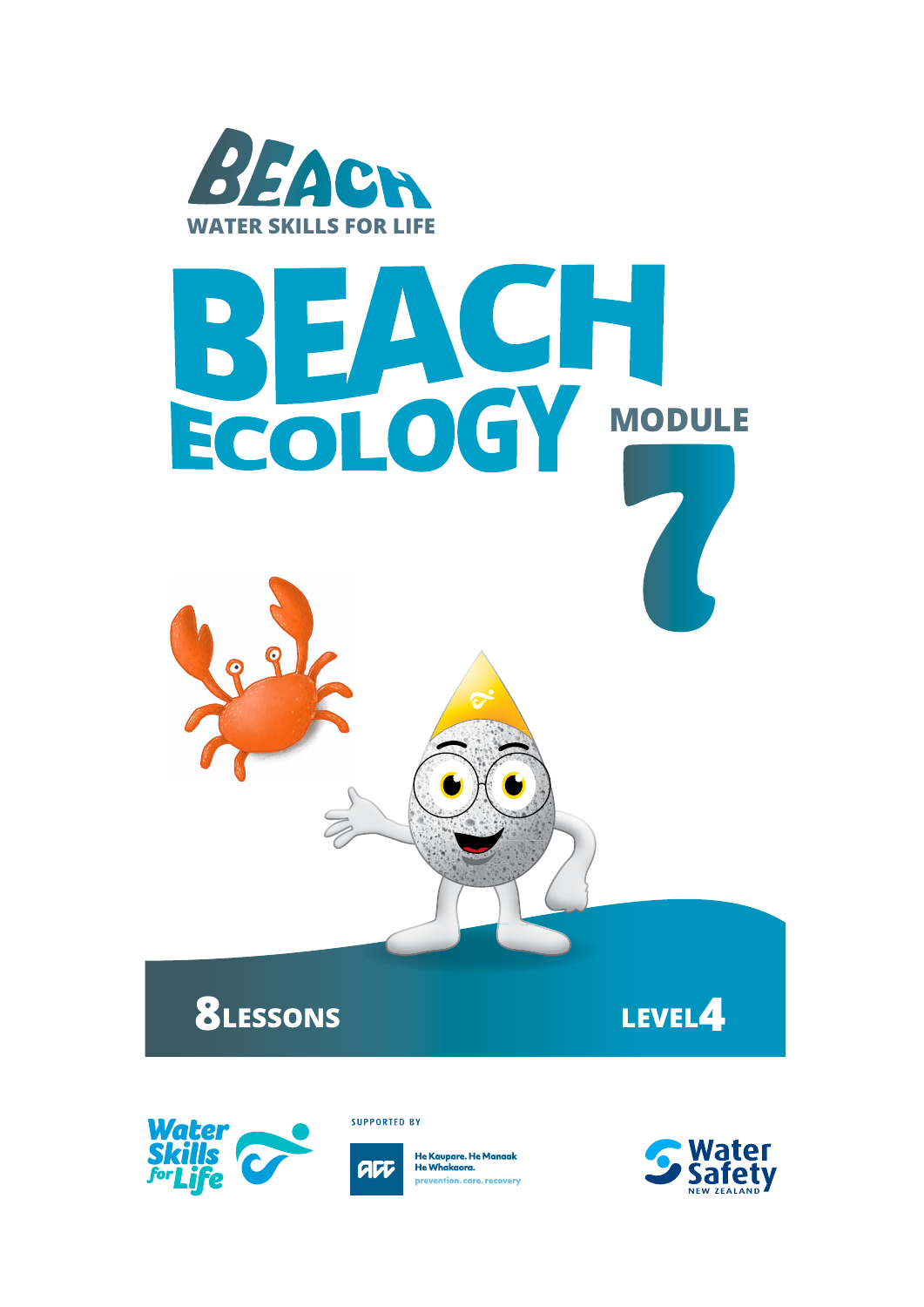



# **BEACH**

# **DESCRIPTION**

**This module enables students to understand the factors in the marine environment that shape its environment as well as how it can be impacted by human and natural interaction. Students also learn how to contribute to ensure beaches stay healthy.**

# **ACHIEVEMENT OBJECTIVES**

#### **Science**

#### **Living World**

**Ecology:** Explain how living things are suited to their particular habitat and how they respond to environmental changes, both natural and human-induced.

#### **Planet Earth & Beyond**

**Earth systems:** Develop an understanding that water, air, rocks and soil, and life forms make up our planet and recognise that these are also Earth's resources.

#### **Health & Physical Education**

**Personal Health and Physical Development Safety and Risk Management:** Students will access and use information to make and action safe choices in a range of contexts.

#### **Healthy Communities and Environment**

**Rights, Responsibilities, and Laws:** Students will specify individual responsibility and take collective action for the care and safety of other people in their school and in the wider community).

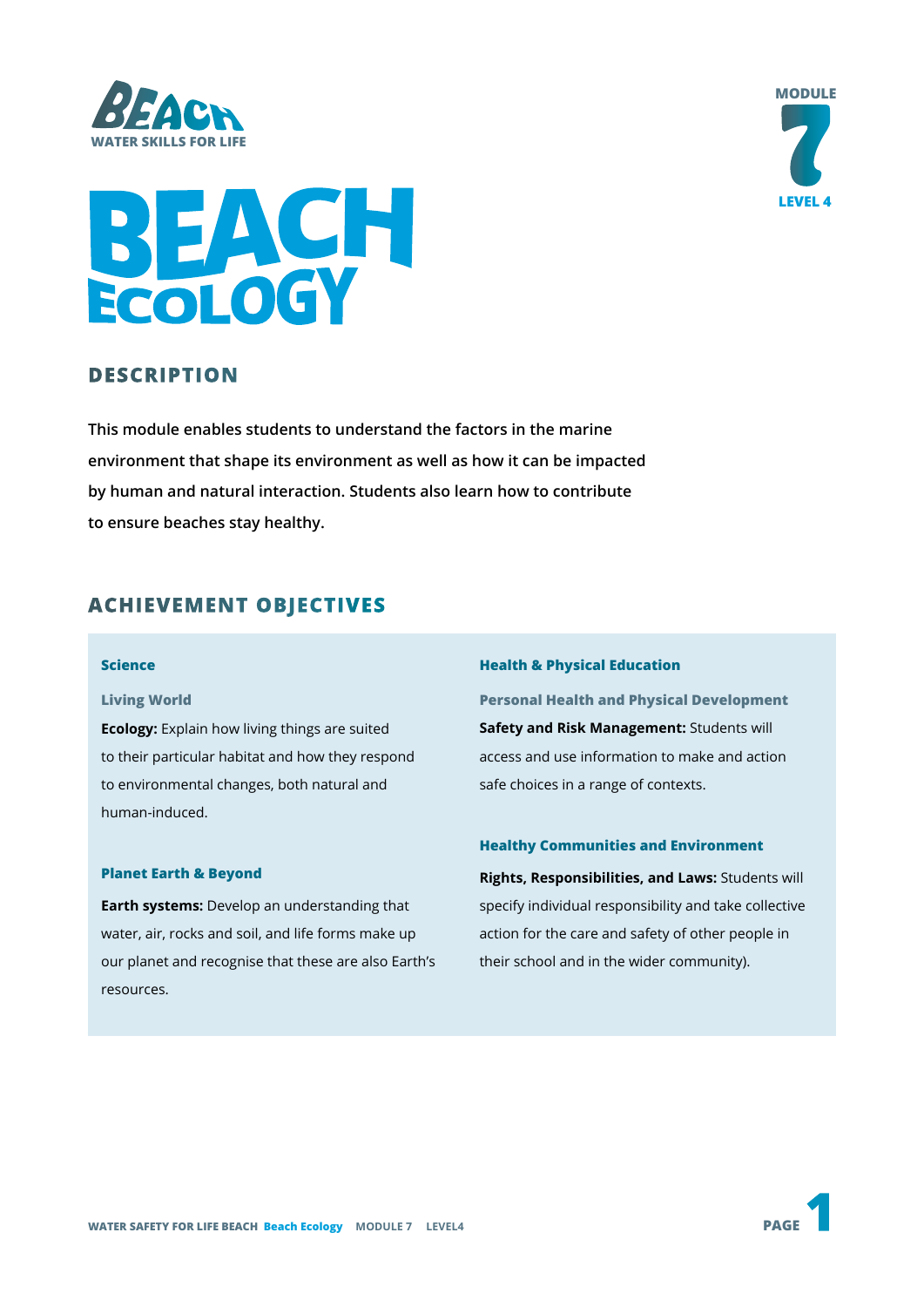# **Learning intention:**

Understand that a beach is a living ecosystem.

Understand that human action can negatively impact the beach's ecosystem.

# **Success Criteria:**

- Investigate the natural impacts on a beach's ecosystem (tide changes, seasons, weather)
- Identify how they can contribute to caring for their local beach's ecology

# **Key Competencies:**

#### **Participating and Contributing:**

• Contribute to class/ group discussions and activities

#### **Managing Self:**

• Make sure learning tasks are completed in a timely manner and to a high standard

#### **Thinking:**

- Think critically about how their own and others actions are impacting on their local beach's ecology
- Ask and investigate appropriate questions with the aim of furthering personal understanding on the topic

#### **Using language, text and symbols:**

• Create a group presentation identifying their understanding of an aspect of their local beach's ecology (an aspect may include sea birds, fish life, plant life…) and how these are impacted by humans (recreational activities, pollution, coastal armoring)

#### **Relating to others:**

- Work collaboratively within a group towards a common learning goal
- Communicate my ideas clearly and effectively with others

## **Resources:**

• Pictures of the different life forms that live in the beach environment, pencils/pens, digital devices (chromebooks/iPads), internet, school library books, Coggle, KWL chart, Chromecast/Apple TV

#### **Assessment activities:**

- Demonstrate personal understanding of the topic in class discussions
- Create a group presentation identifying their understanding of an aspect of their local beach's ecology (an aspect may include sea birds, fish life, plant life…) and how these are impacted by humans (recreational activities, pollution, coastal armoring)



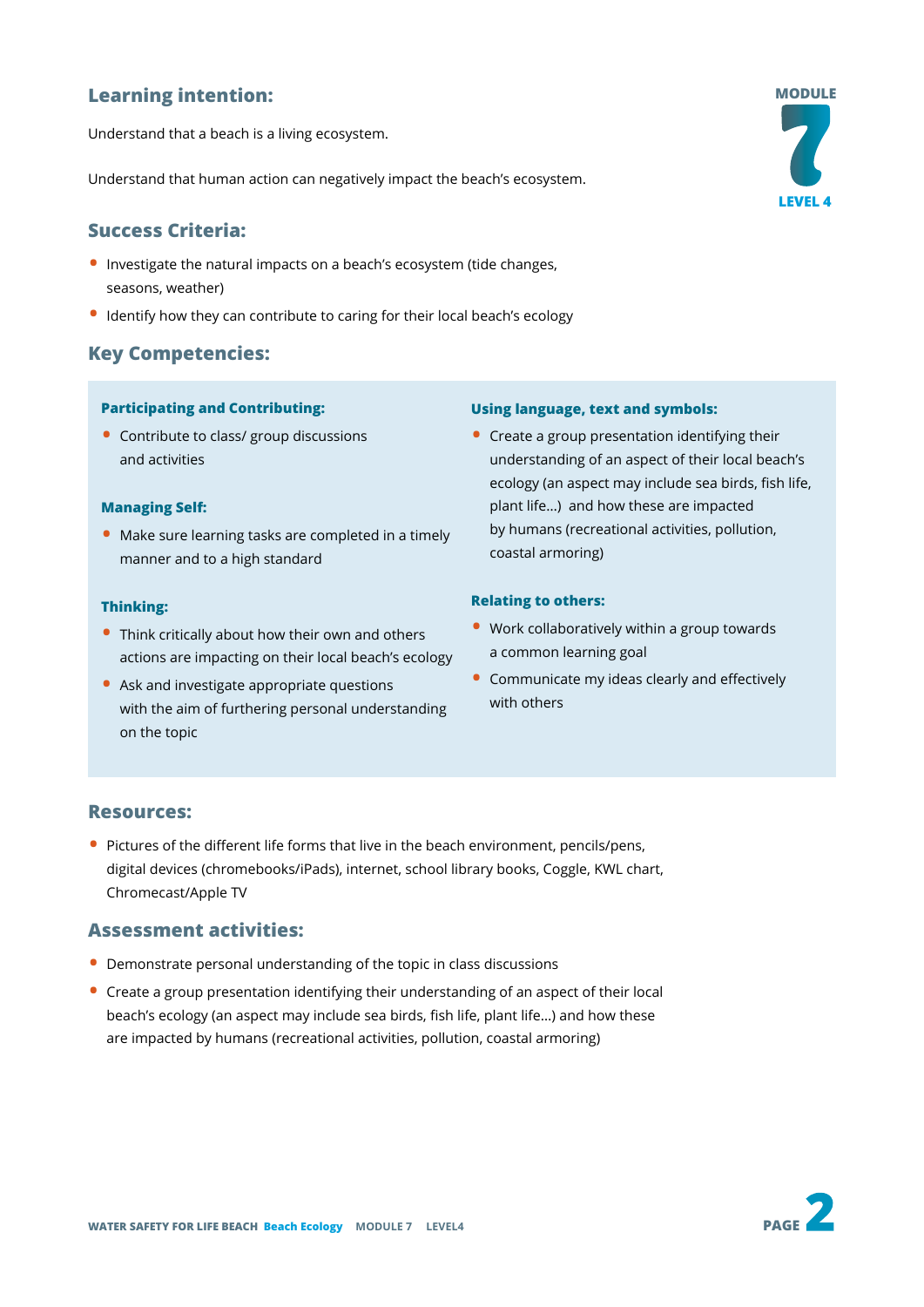# **LESSON**



# **1 Tuning In**

**Teacher Introduction:** Discuss what the term ecology means and relate this to the context of your local beach.

**Bus stop activity:** Spread out pictures of the different life forms that live at the beach around the classroom.

• These could include beach plant life, sea birds, species of fish, shellfish, species of crustaceans

**Ask the students** to form groups of 4-6. Ask each group of students to add their prior knowledge about each of the life forms in the pictures. Add prompts to each of the pictures including what part of the beach they inhabit, what they eat, what they need to survive, what potential threats they have.

\*Give students 3-5 minutes at each bus stop to enable enough time for discussion and writing their ideas down.

**Class Discussion:** Using the completed bus stop posters, discuss all of the ideas added to each of the life forms. Ask the students to explain how each of these life forms may rely on each other to form an ecosystem. Finally encourage the students to ponder the impacts they think humans can have on each of these life forms.

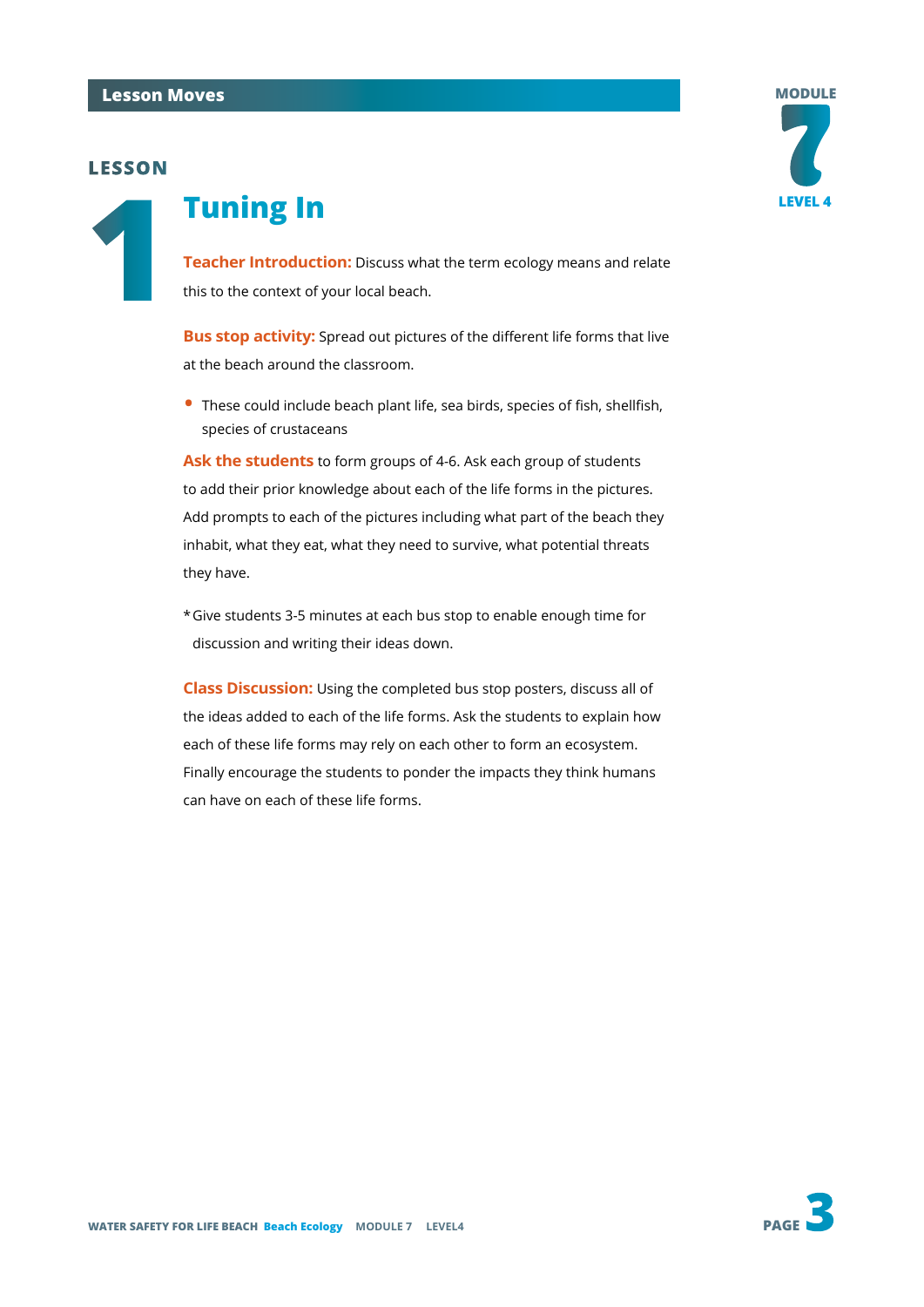## **LESSON**

**to**



# **Overarching Inquiry Question:**

**What are the negative impacts humans have on beach ecology and what can we do to improve our local beach's ecology?**

**44 <b>Class Discussion:** Introduce the class inquiry question to students. Discuss any questions or ideas the students may already have about this topic area. question to students. Discuss any questions or ideas the students may already have about this topic area.

#### **Developing Inquiry Focus and Questions:**

Ask students to choose a beach life form to focus their inquiry on (this can be one from the previous bus stop activity). Students can form groups with other like minded classmates to work with to conduct the inquiry.

**Possible questions** students can use (students insert the appropriate life form):

- What part of the beach do crustaceans inhabit?
- What do crustaceans need to survive?
- What threats do crustaceans have?
- Why are crustaceans an important part of beach ecology?
- How do humans negatively impact crustaceans?
- Are there any laws that protect crustaceans from being harvested?
- What can we do to help the survival of crustaceans?

# **Researching & Collecting Relevant Information**

Students will make a research plan that includes the resources they will use to collect information e.g. websites, school library, youtube...They must also decide whether the information they find is from a credible source (they can check in with the teacher if they are unsure about their information sources). Students can use a KWL chart or an online mind mapping tool such as Coggle to collect their information and add the accompanying source.

Once students have collected research, they must sort through it using the following questions as a guide:

- How can I sort the information I have found?
- What information helps answer my questions? How have they changed?
- Do I need to find out more information to answer the question?
- What are my questions now?
	-
- What changes do I need to make to my inquiry?

Students must decide on what information will be useful to use in their presentation.